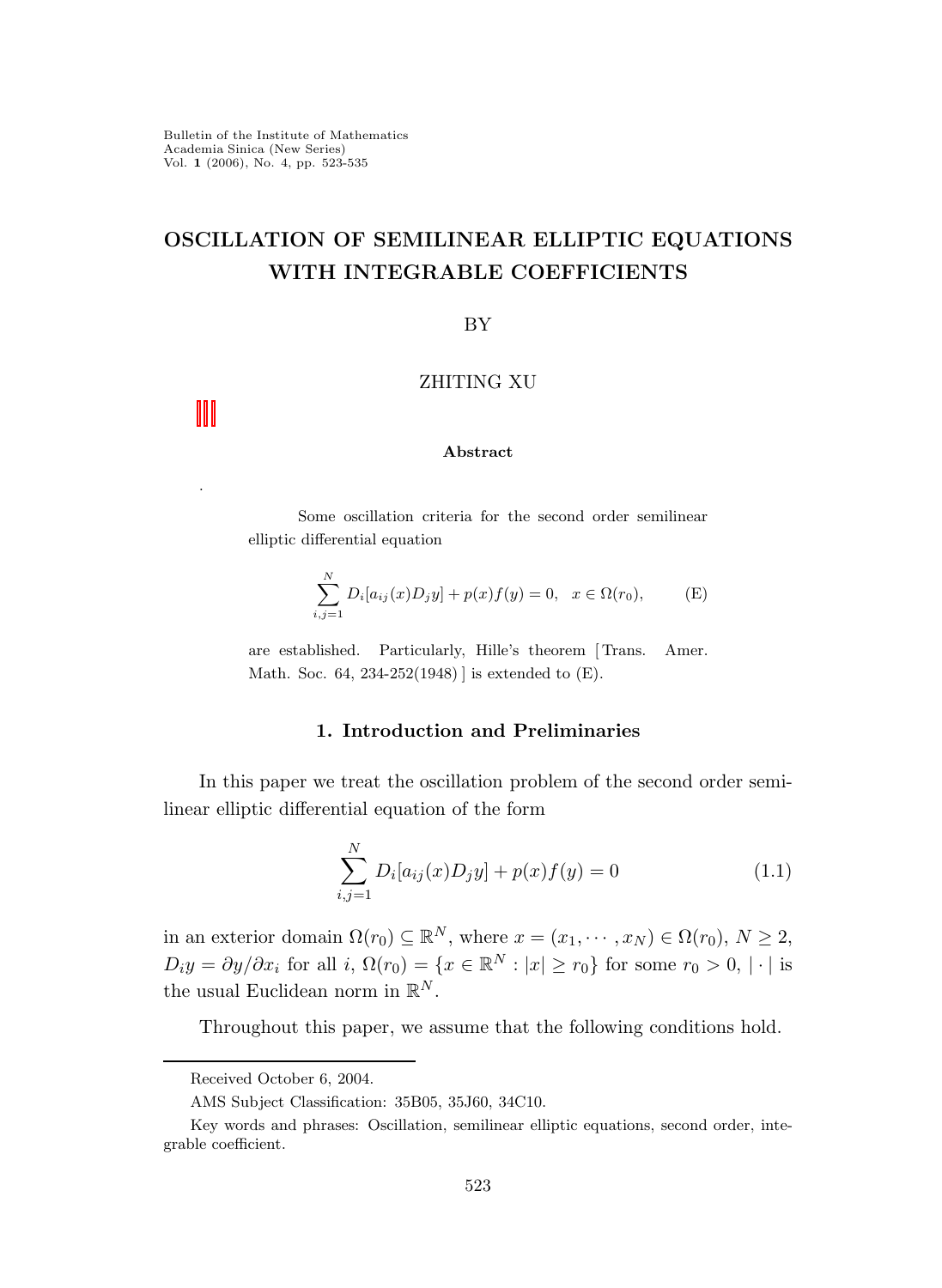524 ZHITING XU [December

(A1)  $A = (a_{ij})$  is a real symmetric positive definite matrix function with  $a_{ij} \in C_{loc}^{1+\nu}(\Omega(r_0), \mathbb{R})$  for all  $i, j$ , and  $\nu \in (0, 1)$ .

Denote by  $\lambda_{\max}(x) \in C(\Omega(r_0), \mathbb{R}^+)$  the largest eigenvalue of the matrix A. We suppose that there exists a function  $\lambda \in C([r_0,\infty),\mathbb{R}^+)$  such that

$$
\lambda(r) \ge \max_{|x|=r} \lambda_{\max}(x)
$$
 for  $r \ge r_0$ , and  $\int_{r_0}^{\infty} \frac{s^{1-N}}{\lambda(s)} ds = \infty$ ;

(A2)  $p \in C_{loc}^{\nu}(\Omega(r_0), \mathbb{R}), p(x)$  does not eventually vanish;

(A3) 
$$
f \in C(\mathbb{R}, \mathbb{R}) \cup C^1(\mathbb{R} - \{0\}, \mathbb{R}), yf(y) > 0 \text{ and } f'(y) \ge k > 0 \text{ for all } y \neq 0.
$$

As usual, a function  $y \in C^{2+\nu}_{loc}(\Omega(r_0), \mathbb{R})$  is called a solution of (1.1) if  $y(x)$  satisfies (1.1) for all  $x \in \Omega(r_0)$ . We restrict our attention only the nontrivial solution of (1.1), i.e., to the solution  $y(x)$  satisfying sup $\{y(x) :$  $x \in \Omega(r)$  > 0 for every  $r \geq r_0$ . Regarding the question of existence of solution of  $(1.1)$  we refer the reader to the monograph  $[2]$ . A nontrivial solution  $y(x)$  of (1.1) is said to be oscillatory in  $\Omega(r_0)$  if the set  $\{x \in \Omega(r_0):$  $y(x) = 0$  is unbounded, otherwise it is said to be nonoscillatory. (1.1) called oscillatory if all its nontrivial solutions are oscillatory.

For many years, a great deal of attention has been paid to the oscillation of  $(1.1)$  with variable coefficient  $p(x)$ , and various approaches have evolved. One of the most effective methods of procedure is that which seeks to reduce the problem to the one-dimensional Riccati inequality. Particularly, with outstanding contributions from Noussair and Swanson [7], some classical oscillation theorems ( such as Fite [1], Kamenev [5, 6] and others ) for second order linear ordinary differential equation

$$
y''(t) + p(t)y(t) = 0, \quad p \in C([t_0, \infty), \mathbb{R})
$$
\n(1.2)

have been extended to  $(1.1)$  (see, for example, [7, 9-15] and the references cited therein). However, as we know, the oscillatory theory for (1.1) has not yet been elaborated unlike that of (1.2) (see, [8]). In view of this fact, it is therefore of interest to find new oscillation results for the semilinear elliptic equation (1.1).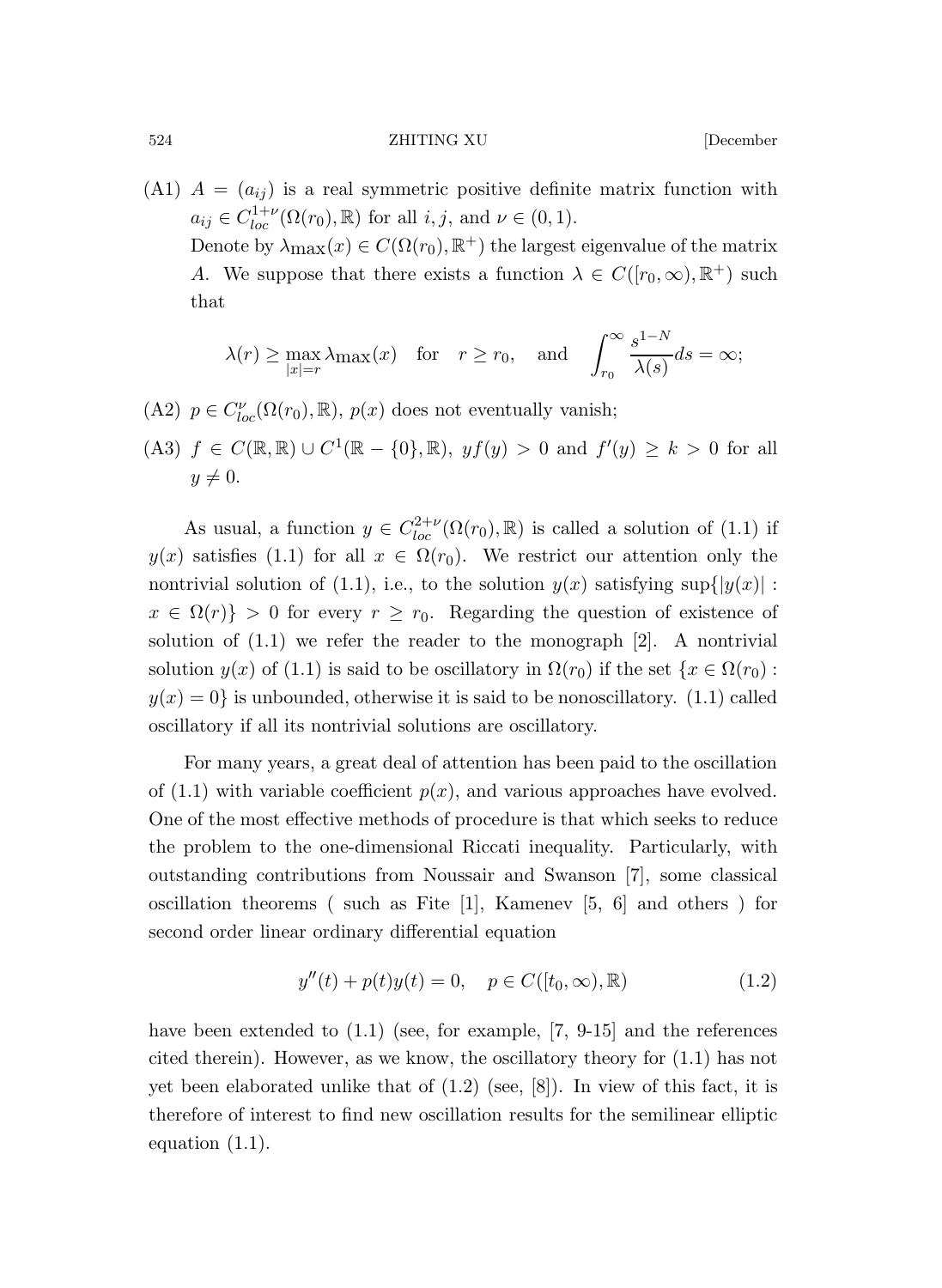In [7], Noussair and Swanson discussed the oscillation of (1.1) and gave some oscillation theorems, one of which is as follows.

Theorem 1.1. If

$$
\int_{\Omega(r_0)} p(x)dx = \infty,
$$

then  $(1.1)$  is oscillatory.

This result is given in [7] in a more general form. But the above particular form of Noussair and Swanson's theorem is base one.

The case

$$
\int_{\Omega(r_0)} p(x)dx < \infty
$$

remains of interest and can produce either oscillatory or nonoscillatory behavior for  $(1.1)$ .

The motivation for present work has come chiefly from the idea due to Hille [4] and Noussair and Swanson [7]. The aim of this paper is to study oscillation properties of (1.1) via Riccati technique and derive new oscillation criteria for this equation under the assumption

$$
0 < \int_{\Omega(r)} p(x)dx < \infty, \quad \text{for } r \ge r_0 \tag{1.3}
$$

Especially, thereby extending Hille's Theorem to (1.1).

The following notations will be used throughout this paper.

$$
P_M(r) = \int_{S_r} p(x)d\sigma, \quad P(r) = \int_{\Omega(r)} p(x)dx,
$$

and

$$
\varphi(r) = \frac{kr^{1-N}}{\omega_N \lambda(r)}, \quad \Psi(r) = \int_{r_0}^r \varphi(s) ds,
$$

where  $S_r = \{x \in \mathbb{R}^N : |x| = r\}$  for  $r > 0$ ,  $d\sigma$  and  $\omega_N$  denote the spherical integral element in  $\mathbb{R}^N$  and the surface of the N-dimensional unit sphere, respectively.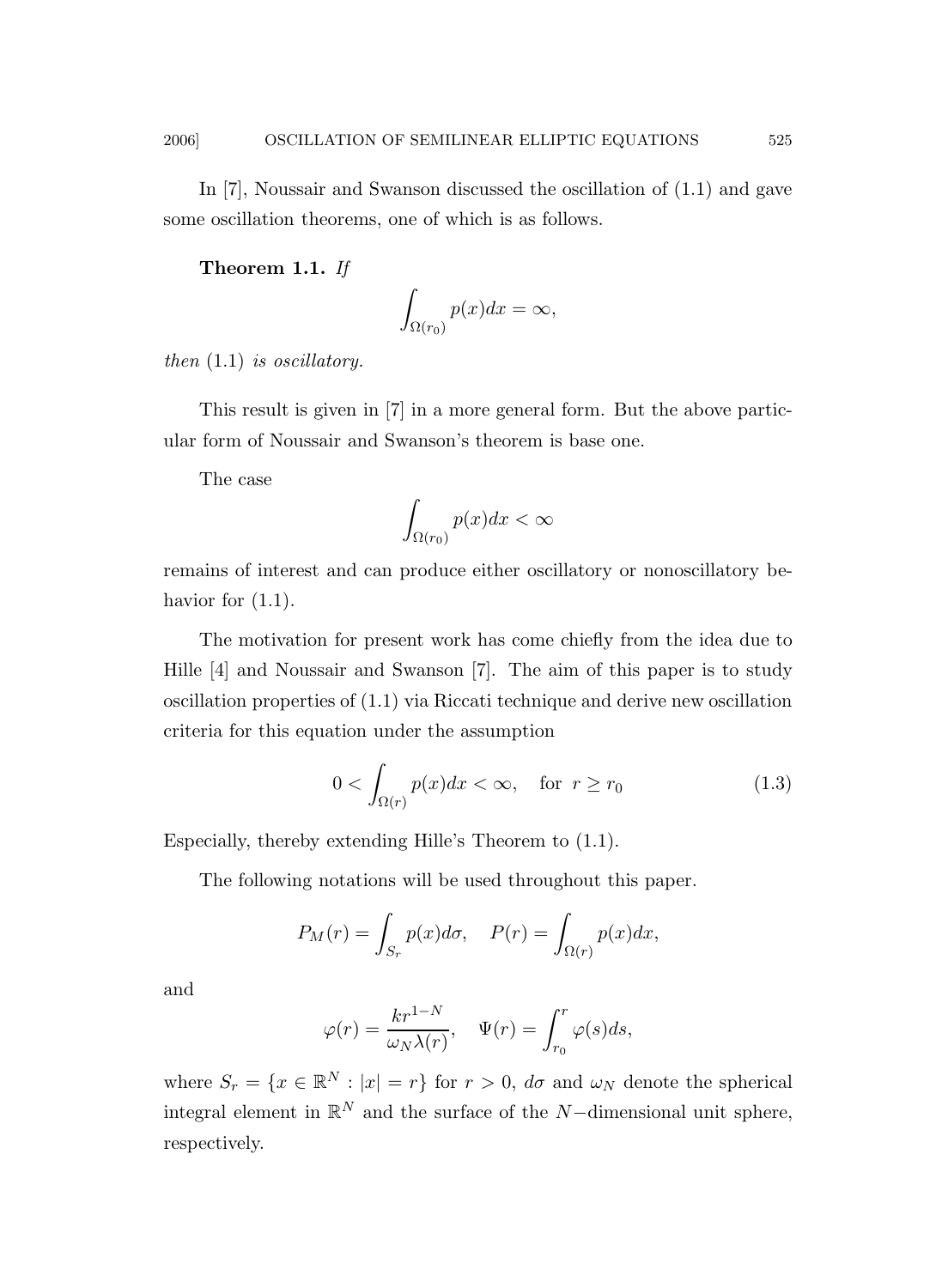526 ZHITING XU [December

The following Lemma will be useful for establishing oscillation criteria for (1.1). It is similar to Hartman's Lemma [3].

**Lemma 1.1.** Let  $(1.3)$  hold. Suppose that  $(1.1)$  has a nonoscillatory solution  $y(x) \neq 0$  for  $x \in \Omega(r_1)$ ,  $(r_1 \geq r_0)$ , and let

$$
W(x) = \frac{1}{f(y)} (A\nabla y)(x), \quad and \quad Z(r) = \int_{S_r} W(x) \cdot \mu(x) d\sigma,
$$

then  $Z(r) > 0$ , and satisfies

$$
Z'(r) + \varphi(r)Z^{2}(r) + P_{M}(r) \leq 0 \quad \text{for} \quad r \geq r_{1}.
$$
 (1.4)

Furthermore,

$$
Z(r) = \int_{\Omega(r)} f'(y) (W^T A^{-1} W)(x) d\sigma + P(r)
$$
 (1.5)

$$
\geq \int_{r}^{\infty} \varphi(s) Z^2(s) ds + P(r), \tag{1.6}
$$

where  $\nabla y = (D_1y, \dots, D_Ny)^T$ ,  $\mu(x) = x/|x|$ ,  $(x \neq 0)$ , denotes the outward unit normal.

*Proof.* Differentiating  $W(x)$  and making use of (1.1), we have

$$
\operatorname{div} W(x) = -p(x) - f'(y)(W^T A^{-1} W)(x). \tag{1.7}
$$

Then, by Green's formula, we get

$$
Z'(r) = \int_{S_r} \text{div}W(x)d\sigma = -P_M(r) - \int_{S_r} f'(y)(W^T A^{-1} W)(x)d\sigma.
$$
 (1.8)

In view of (A1), we find that

$$
(W^{T}A^{-1}W)(x) \geq \lambda_{max}^{-1}(x)|W(x)|^{2}.
$$

The Schwartz inequality gives that

$$
\int_{S_r} |W(x)|^2 d\sigma \ge \frac{r^{1-N}}{\omega_N} \left[ \int_{S_r} W(x) \cdot \mu(x) d\sigma \right]^2 = \frac{r^{1-N}}{\omega_N} Z^2(r).
$$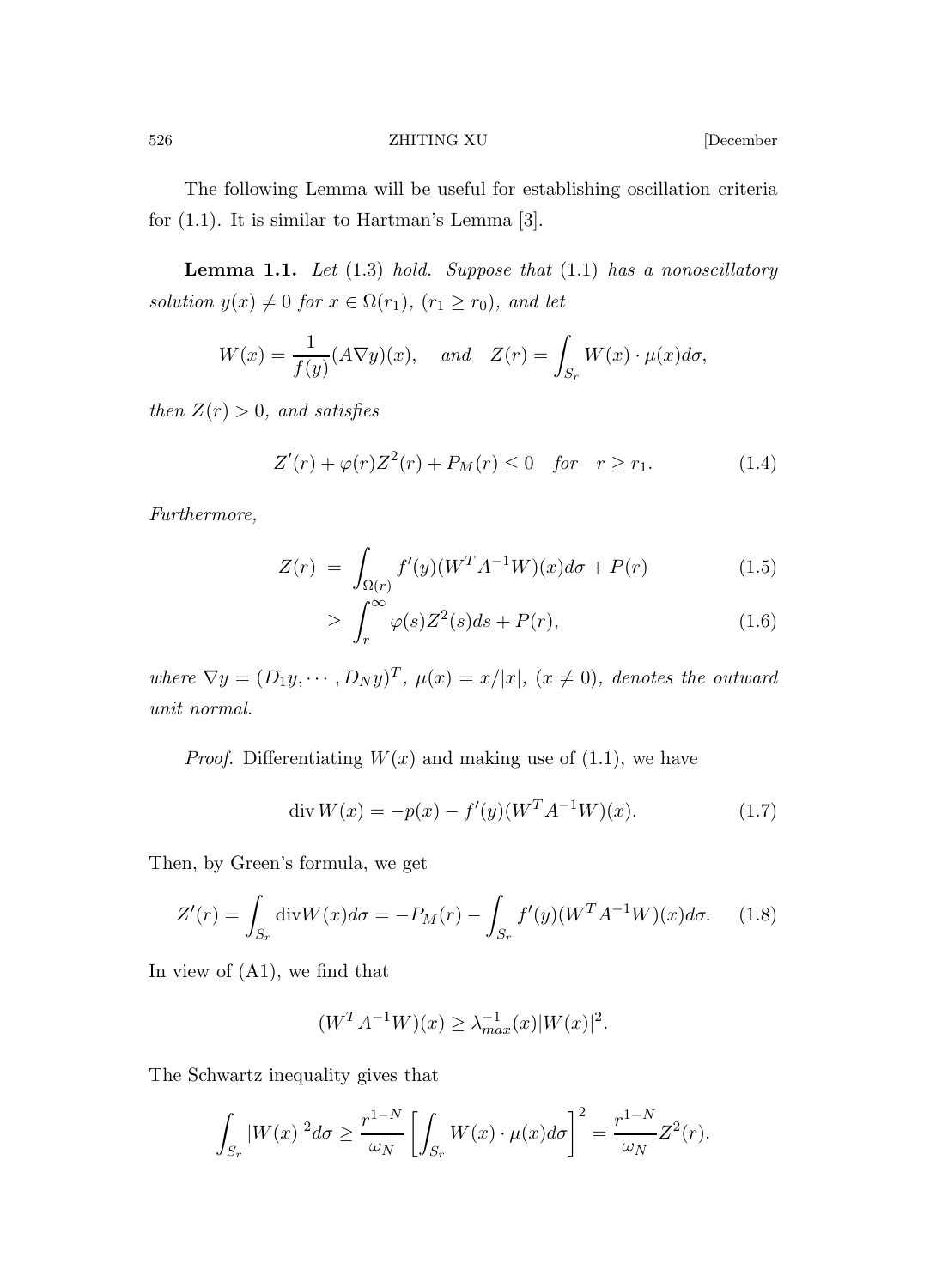Thus, by (1.8), we obtain

$$
Z'(r) + \frac{kr^{1-N}}{\omega_N \lambda(r)} Z^2(r) + P_M(r) \le 0,
$$
\n(1.9)

which follows that  $(1.4)$  holds.

On the other hand, using integrating (1.8) from b to r,  $(b \ge r_1)$ , we have

$$
Z(r) - Z(b) + \int_b^r P_M(s)ds + \int_b^r d\tau \int_{S_\tau} f'(y)(W^T A^{-1} W)(x)d\sigma = 0.
$$
\n(1.10)

By virtue of  $(1.3)$ , if  $u(r)$  is defined by

$$
u(r) = \int_b^r d\tau \int_{S\tau} f'(y) (W^T A^{-1} W)(x) d\sigma,
$$

then

$$
\lim_{r \to \infty} [Z(r) + u(r)] = C,\tag{1.11}
$$

where  $C$  is a finite constant.

Now, we show that

$$
\lim_{r \to \infty} u(r) < \infty. \tag{1.12}
$$

Otherwise,  $\lim_{r\to\infty} u(r) = \infty$ , then, by (1.11),

$$
\lim_{r \to \infty} Z(r)u^{-1}(r) = -1.
$$

Thus, there exists  $r^* > b$  such that for  $r \geq r^*$ ,

$$
Z(r)u^{-1}(r) \le -\frac{1}{2}.\tag{1.13}
$$

Note that

$$
u(r) \ge \frac{k}{\omega_N} \int_b^r \frac{s^{1-N}}{\lambda(s)} Z^2(s) ds.
$$
 (1.14)

By  $(1.13)$ , we have

$$
\frac{k^2}{4\omega_N^2} \frac{r^{1-N}}{\lambda(r)} \le \frac{k^2}{\omega_N^2} \frac{r^{1-N}}{\lambda(r)} \frac{Z^2(r)}{u^2(r)} \le \frac{r^{1-N}}{\lambda(r)} Z^2(r) \left[ \int_b^r \frac{s^{1-N}}{\lambda(r)} Z^2(s) ds \right]^{-2},
$$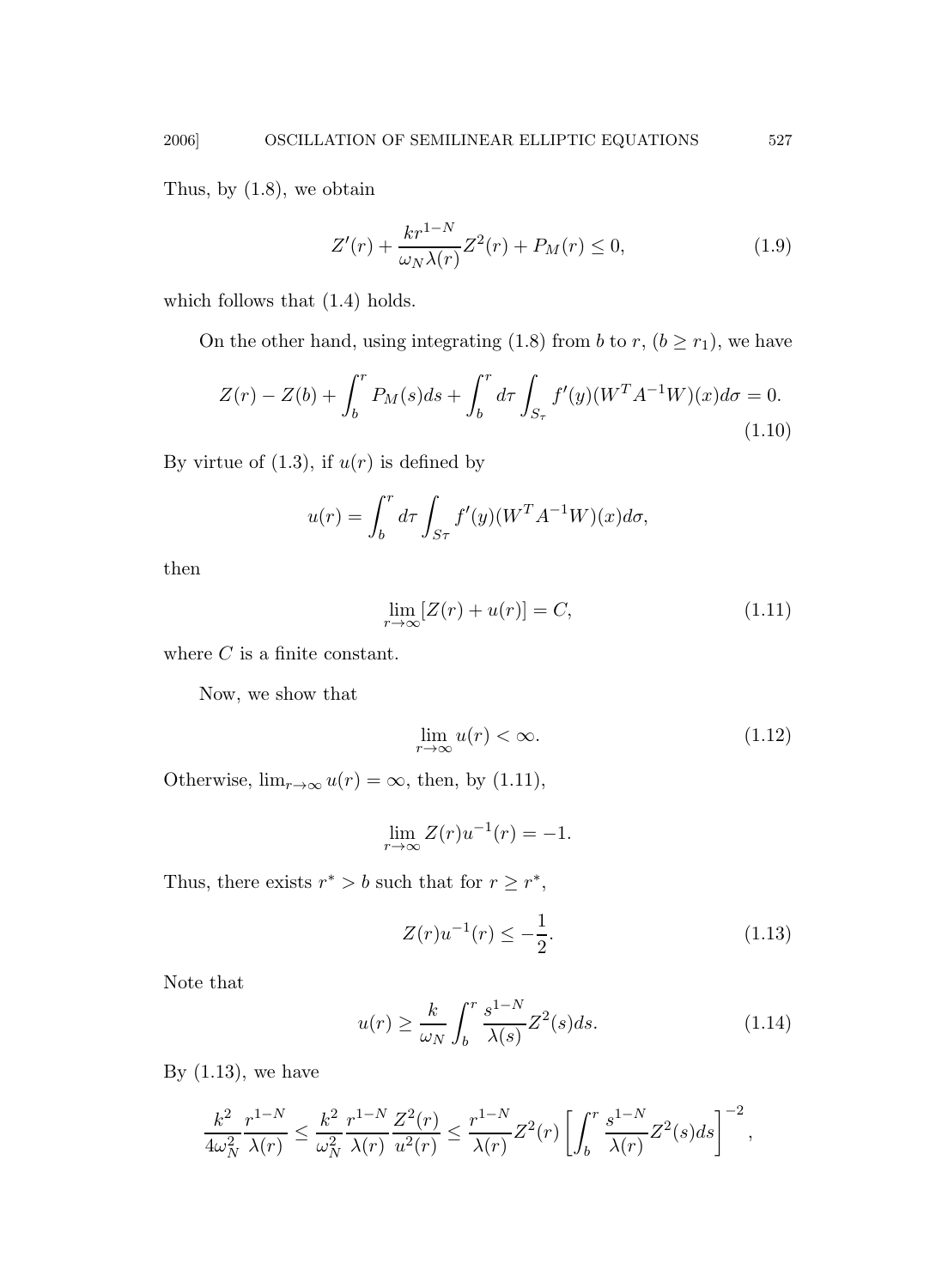consequently,

$$
\frac{k^2}{4\omega_N} \int_{r^*}^r \frac{s^{1-N}}{\lambda(s)} ds \le \int_{r^*}^r \frac{r^{1-N}}{\lambda(r)} Z^2(r) \left[ \int_b^r \frac{s^{1-N}}{\lambda(r)} Z^2(s) ds \right]^{-2} ds
$$
  

$$
\le \left[ \int_b^{r^*} \frac{s^{1-N}}{\lambda(r)} Z^2(s) ds \right]^{-2},
$$

which contradicts (A1). So (1.12) hold. From (1.11), it follows that  $\lim_{r\to\infty}$  $Z(r)$  exists. If  $\lim_{r\to\infty} Z(r) = d \neq 0$ , there exists a sufficiently large  $r_2$  such that  $Z^2(r) \ge d^2/2$  for  $r \ge r_2$ , then, by (1.12) and (1.14),

$$
\frac{kd^2}{2\omega_N} \int_{r_2} \frac{s^{1-N}}{\lambda(s)} ds \le \lim_{r \to \infty} u(r) < \infty.
$$

This contradicts (A1), which implies that  $\lim_{r\to\infty} Z(r) = 0$ . Taking limit in  $(1.10)$  as  $r \to \infty$ , we get  $(1.5)$  holds. Noting  $(1.5)$  and  $(1.3)$ , we get  $Z(r) > 0$ for  $r \ge r_1$ . From (1.5) and (1.14), we establish (1.6). Thus, the proof is  $\Box$ compete.  $\Box$ 

2. Main Results

In this section, we will give new oscillation criteria for  $(1.1)$ . First of all, we establish Hille-type oscillation theorem [4] for (1.1). Throughout this paper we always assume that condition (1.3) holds without further mentioning.

## Theorem 2.1. If

$$
\liminf_{r \to \infty} \Psi(r)P(r) > \frac{1}{4},\tag{2.1}
$$

then  $(1.1)$  is oscillatory.

*Proof.* Let  $y = y(x)$  be a nonoscillatory solution of (1.1). Without loss of generality, let us consider that  $y = y(x) > 0$  on  $\Omega(r_1)$ ,  $(r_1 \ge r_0)$ , then it follows from Lemma 1.1 that  $(1.6)$  holds. Moreover, by  $(2.1)$ , there exist an  $\alpha > 1/4$  and  $r_2 \geq r_1$  such that

$$
P(r) \ge \frac{\alpha}{\Psi(r)} \quad \text{for } r \ge r_2.
$$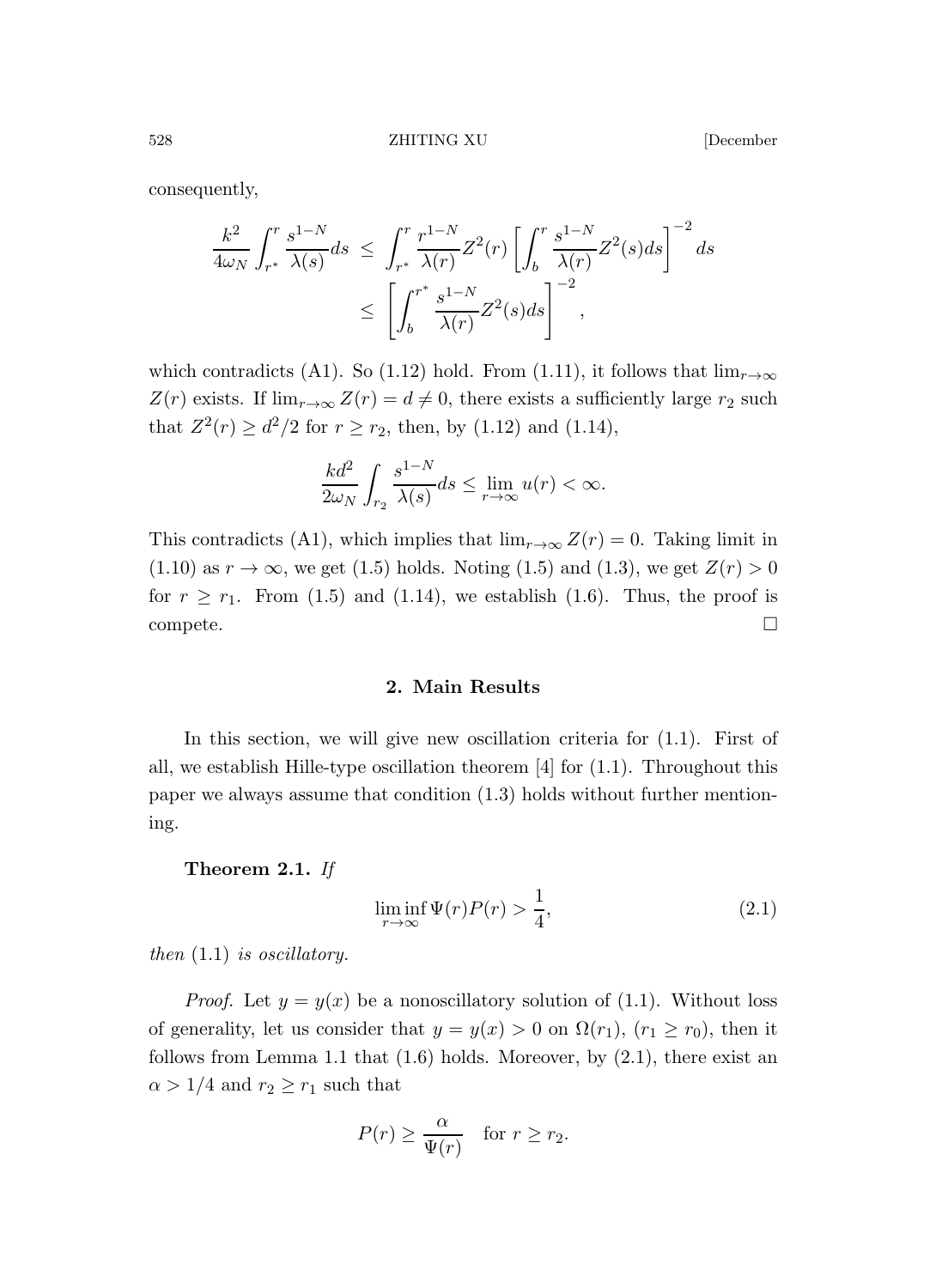Hence, in view of (1.6), we find that  $Z(r) \ge \alpha/\Psi(r)$  for  $r \ge r_2$ . Applying the same step, we get

$$
Z(r) \geq \int_r^{\infty} \frac{\alpha^2}{\Psi^2(r)} \varphi(s) ds + P(r)
$$
  
= 
$$
\frac{\alpha^2 + \alpha}{\Psi(r)} \quad \text{for } r \geq r_2.
$$

Repeating the above procedure n-times, we conclude that

$$
Z(r) \ge \frac{\beta_n}{\Psi(r)} \quad \text{for } r \ge r_2,
$$

where  $\beta_1 = \alpha$  and  $\beta_{n+1} = \beta_n^2 + \alpha$  for  $n = 1, 2, \cdots$ .

As we see, the sequence  $\{\beta_n\}$  is nondecreasing and bounded, while  $\lim_{r\to\infty}\beta_n = \beta$  is a solution the quadratic equation  $\beta^2 - \beta + \alpha = 0$ . This implies that  $1 - 4\alpha \geq 0$  which contradicts  $\alpha > 1/4$ .

Theorem 2.2. If

$$
\liminf_{r \to \infty} \frac{\int_r^{\infty} \varphi(s) P^2(s) ds}{P(r)} > \frac{1}{4},\tag{2.2}
$$

then  $(1.1)$  is oscillatory.

*Proof.* Let  $y = y(x)$  be a nonoscillatory solution of (1.1). Without loss of generality, let us consider that  $y = y(x) > 0$  on  $\Omega(r_1)$ ,  $(r_1 \ge r_0)$ , then it follows from Lemma 1.1 that (1.6) holds. By (2.2), there exist an  $\alpha > 1/4$ and  $r_2 \geq r_1$  such that

$$
\int_r^{\infty} \varphi(s) P^2(s) ds \ge \alpha P(r) \quad \text{for } r \ge r_2.
$$

Using this inequality and (1.6), as in the proof of Theorem 2.1, we get

$$
Z(r) \ge c_n P(r) \quad \text{for } r \ge r_2,
$$

where  $c_1 = 1$  and  $c_{n+1} = \alpha c_n^2 + 1$  for  $n = 1, 2, \cdots$ .

It is easy to see that the sequence  ${c_n}$  is nondecreasing and bounded, while  $\lim_{r\to\infty} c_n = c$  is a solution the quadratic equation  $\alpha c^2 - c + 1 = 0$ . This implies that  $1 - 4\alpha \geq 0$  which contradicts  $\alpha > 1/4$ .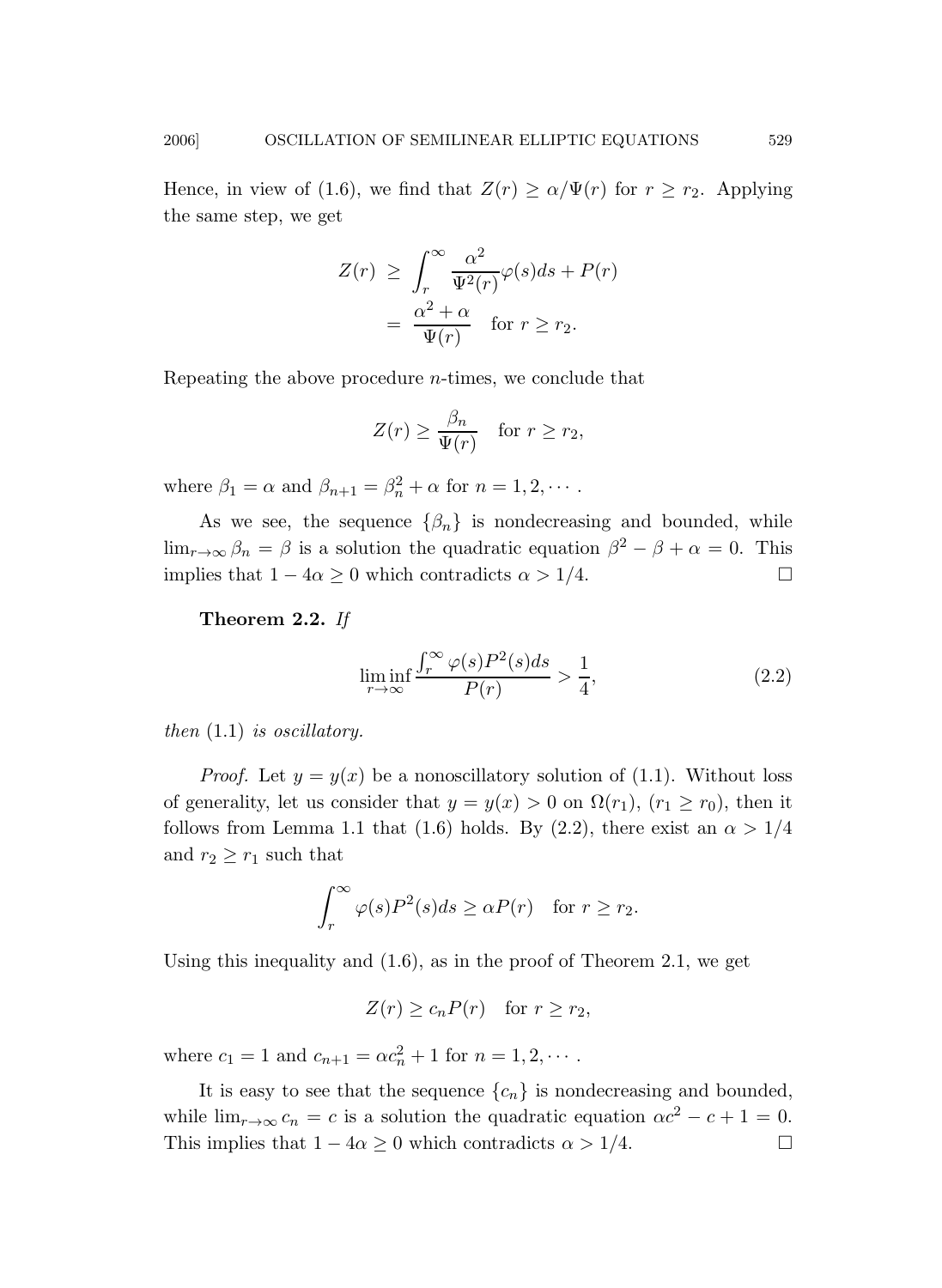Theorem 2.3. If

$$
\int_{r_0}^{\infty} \Psi^{\alpha}(s) P_M(s) ds = \infty \quad \text{for some } \alpha \in (0, 1), \tag{2.3}
$$

then  $(1.1)$  is oscillatory.

*Proof.* Let  $y = y(x)$  be a nonoscillatory solution of (1.1). Without loss of generality, let us consider that  $y = y(x) > 0$  on  $\Omega(r_1)$ ,  $(r_1 \ge r_0)$ . By Lemma 1.1, (1.4) has a positive solution  $Z(r)$  on  $[r_1,\infty)$ . Let  $h(r) = \Psi^{\alpha}(r)Z(r)$  for  $r \ge r_1$ , then, by (1.4), for  $r \ge r_1$ ,

$$
h'(r) \le -\Psi^{\alpha}(r)P_M(r) - \Psi^{\alpha}(r)\varphi(r)\left[Z(r) - \frac{\alpha}{2\Psi(r)}\right]^2 + \frac{\alpha^2}{4}\Psi^{\alpha-2}(r)\varphi(r)
$$
  

$$
\le -\Psi^{\alpha}(r)P_M(r) + \frac{\alpha}{4}\Psi^{\alpha-2}(r)\varphi(r).
$$

Integrating this inequality and using  $(2.3)$ , we lead to a contradiction.  $\Box$ 

Theorem 2.4. If

$$
\int_{r_0}^{\infty} \left[ \Psi(s) P_M(s) - \frac{\varphi(s)}{4\Psi(s)} \right] ds = \infty, \tag{2.4}
$$

then  $(1.1)$  is oscillatory.

*Proof.* Let  $y = y(x)$  be a nonoscillatory solution of (1.1). Without loss of generality, let us consider that  $y = y(x) > 0$  on  $\Omega(r_1)$ ,  $(r_1 \ge r_0)$ . By Lemma 1.1, (1.4) has a positive solution  $Z(r)$  on  $[r_1,\infty)$ . Set  $h(r) = \Psi(r)Z(r) - \frac{1}{2}$ for  $r \ge r_1$ , then, by (1.4), for  $r \ge r_1$ ,

$$
h'(r) \leq \varphi(r)Z(r) + \Psi(r)[-\varphi(r)Z^2(r) - P_M(r)]
$$
  
= 
$$
-\frac{\varphi(r)}{\Psi(r)}h^2(r) + \frac{\varphi(r)}{4\Psi(r)} - \Psi(r)P_M(r).
$$

Integrating this inequality and using (2.4), we conclude that there exists  $b_1 \ge r_1$  such that  $h(r) \le -1$  for  $r \ge b_1$ . This implies  $Z(r) < 0$  for  $r \ge b_1$ , which is a contradiction.  $\hfill \square$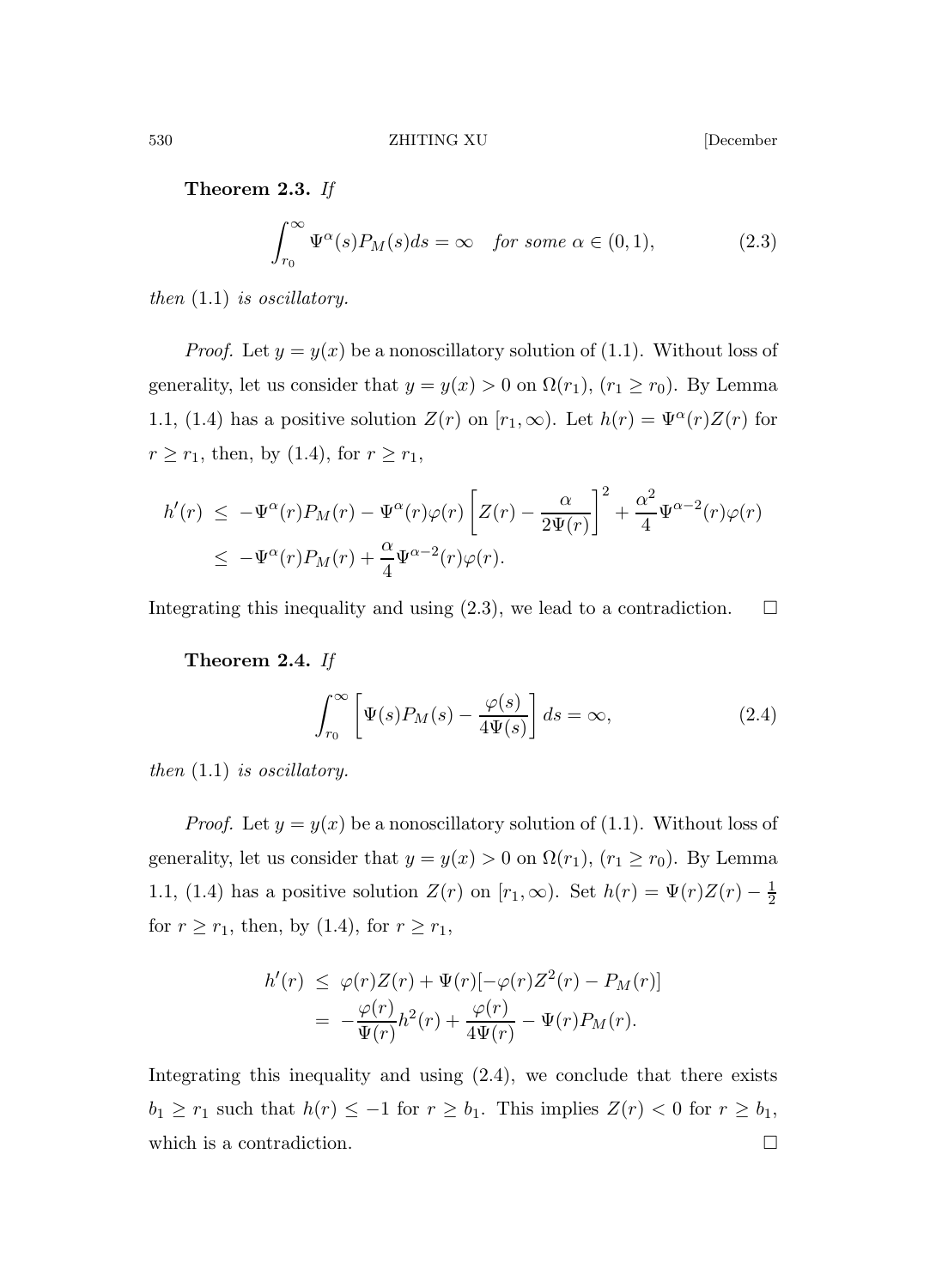# Theorem 2.5. If

$$
\lim_{r \to \infty} \left[ \int_{r_0}^r P(s) ds \right] \left[ (1 + \Phi(s)) \int_{r_0}^r \frac{\lambda(s)}{s^{2-N}} ds \right]^{-1/2} = \infty, \tag{2.5}
$$

where

$$
\Phi(r) = \int_{r_0}^r \exp\left[-\frac{4k}{\omega_N} \int_{r_0}^s \frac{\tau^{1-N}}{\lambda(\tau)} P(\tau) d\tau\right] ds,
$$

then  $(1.1)$  is oscillatory.

*Proof.* Let  $y = y(x)$  be a nonoscillatory solution of (1.1). Without loss of generality, let us consider that  $y = y(x) > 0$  on  $\Omega(r_0)$ . By Lemma 1.1, we have

$$
Z(r) = u(r) + P(r),
$$

where

$$
u(r) = \int_{\Omega(r)} f'(y) (W^T A^{-1} W)(x) d\sigma.
$$

Hence

$$
-u'(r) = \int_{S_r} f'(y)(W^T A^{-1} W)(x) d\sigma \ge \frac{k}{\omega_N} \frac{r^{1-N}}{\lambda(r)} Z^2(r)
$$
  
= 
$$
\frac{k}{\omega_N} \frac{r^{1-N}}{\lambda(r)} [u(r) + P(r)]^2 \ge \frac{4k}{\omega_N} \frac{r^{1-N}}{\lambda(r)} P(r) u(r).
$$

This implies that

$$
u(r) \le u(r_0) \exp\left(-\frac{4k}{\omega_N} \int_{r_0}^r \frac{s^{1-N}}{\lambda(s)} P(s) ds\right).
$$

Thus

$$
\int_{r_0}^r ds \int_s^{\infty} \frac{\tau^{1-N}}{\lambda(\tau)} Z^2(\tau) d\tau \le k_1 \Phi(r), \quad k_1 > 0,
$$

and consequently,

$$
\int_{r_0}^r (s-r_0) \frac{s^{1-N}}{\lambda(s)} Z^2(s) ds + (r-r_0) \int_r^{\infty} \frac{s^{1-N}}{\lambda(s)} Z^2(s) ds \le k_1 \Phi(r).
$$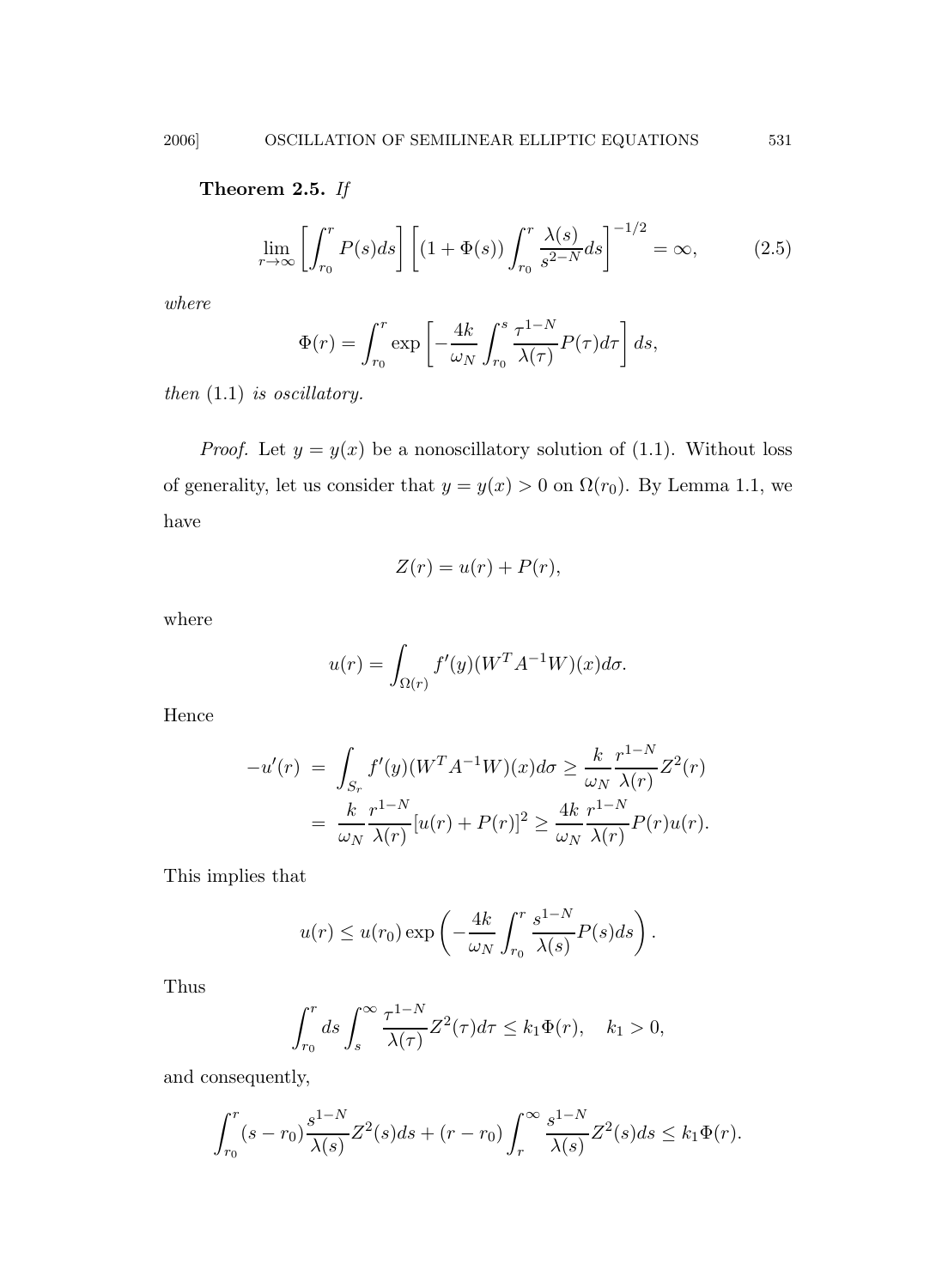So

$$
\int_{r_0}^r \frac{s^{2-N}}{\lambda(s)} Z^2(s) ds \le k_2^2 [1 + \Phi(r)], \quad k_2 > 0.
$$

From this and Schwarz's inequality, we have

$$
\left(\int_{r_0}^r Z(s)ds\right)^2 \le \left(\int_{r_0}^r \frac{s^{2-N}}{\lambda(s)} Z^2(s)ds\right) \left(\int_{r_0}^r \frac{\lambda(s)}{s^{2-N}}ds\right)
$$

$$
\le k_2^2 [1+\Phi(r)] \int_{r_0}^r \frac{\lambda(s)}{s^{2-N}}ds. \tag{2.6}
$$

It from  $(1.6)$  and  $(2.6)$  that

$$
\int_{r_0}^r P(s)ds \le \int_{r_0}^r Z(s)ds \le k_2 \left[ (1+\Phi(r)) \int_{r_0}^r \frac{\lambda(s)}{s^{2-N}} ds \right]^{1/2},
$$

i.e.,

$$
\left[\int_{r_0}^r P(s)ds\right] \left[ (1+\Phi(r))\int_{r_0}^r \frac{\lambda(s)}{s^{2-N}}ds \right]^{-1/2} \le k_2,
$$

this contradicts  $(2.5)$ .

Corollary 2.1. If  $\Phi(r) < \infty$  and

$$
\lim_{r \to \infty} \left[ \int_{r_0}^r P(s) ds \right] \left[ \int_{r_0}^r \frac{\lambda(s)}{s^{2-N}} ds \right]^{-1/2} = \infty,
$$
\n(2.7)

then  $(1.1)$  is oscillatory.

Example 2.1. Consider the semilinear elliptic equation

$$
\frac{\partial}{\partial x_1} \left( \frac{1}{|x|^2} \frac{\partial y}{\partial x_1} \right) + \frac{\partial}{\partial x_2} \left( \frac{1}{|x|^2} \frac{\partial y}{\partial x_2} \right) + \frac{\nu}{|x|^4} (y + y^3) = 0, \tag{2.8}
$$

where  $x \in \Omega(1)$ ,  $N = 2$ , and  $\nu > 1$ . Clearly

$$
\lambda(r) = \frac{1}{r^2}, \quad p(x) = \frac{\nu}{|x|^4},
$$

then

$$
\varphi(r) = \frac{r}{2\pi}, \ \Psi(r) = \frac{r^2 - 1}{4\pi}, \ P(r) = \frac{\pi \nu}{r^2}.
$$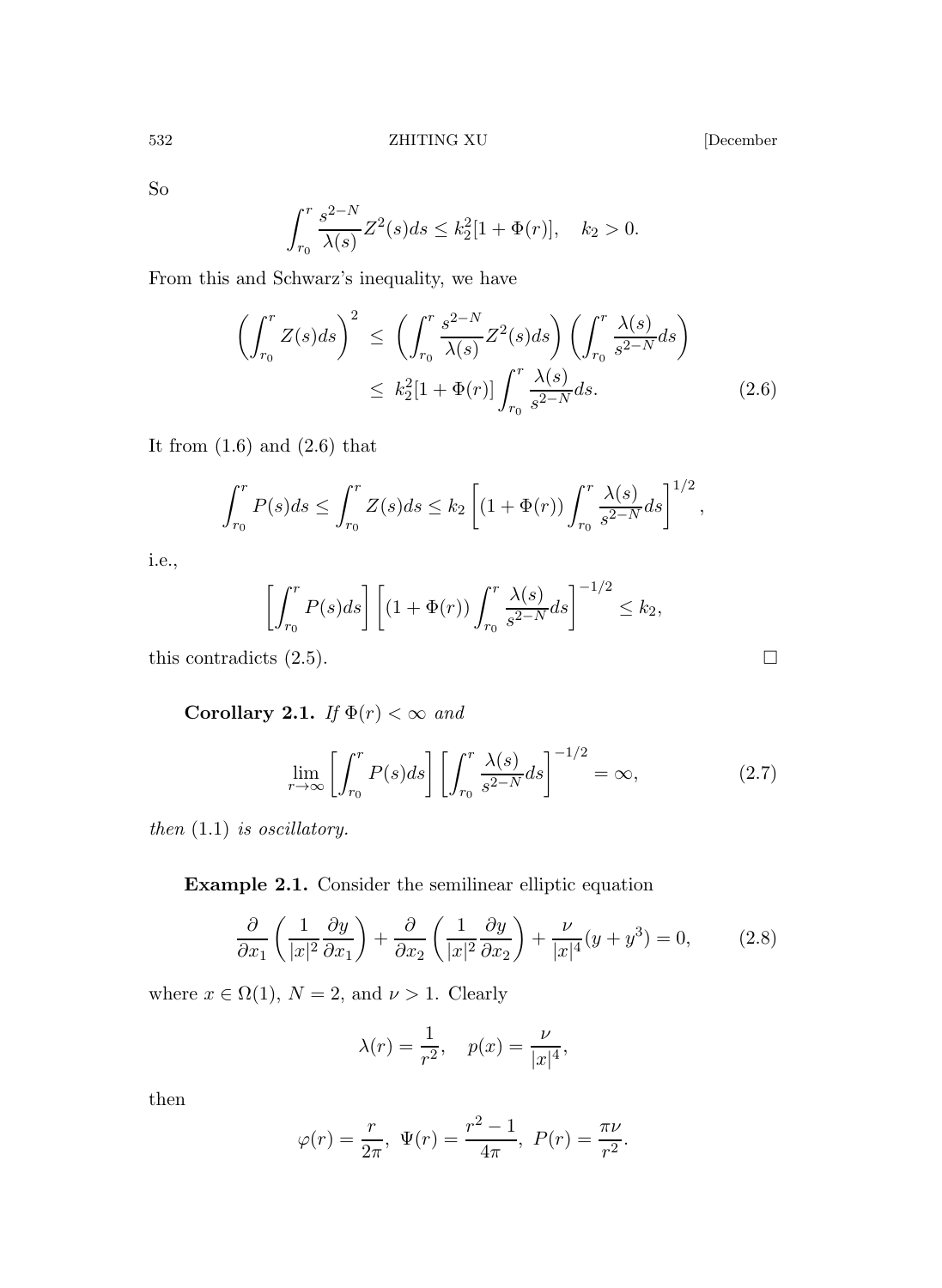Thus

$$
\liminf_{r \to \infty} \Psi(r)P(r) = \frac{\nu}{4},
$$

or

$$
\liminf_{r \to \infty} \frac{\int_r^{\infty} \varphi(s) P^2(s) ds}{P(r)} = \frac{\nu}{4}.
$$

Thus, by Theorem 2.1 or Theorem 2.2, (2.8) is oscillatory for  $\nu > 1$ .

Example 2.2. Consider the semilinear elliptic equation

$$
\frac{\partial}{\partial x_1} \left( \frac{1}{|x|^2} \frac{\partial y}{\partial x_1} \right) + \frac{\partial}{\partial x_2} \left( \frac{1}{|x|^2} \frac{\partial y}{\partial x_2} \right) + \frac{1 + k \sin |x|}{|x|^\gamma} (y + y^5) = 0, \qquad (2.9)
$$

where  $x \in \Omega(1)$ ,  $N = 2$ ,  $k \in \mathbb{R}$ , and  $2 < \gamma \leq 3$ . Clearly

$$
\lambda(r) = \frac{1}{r^2}, \quad p(x) = \frac{1 + k \sin |x|}{|x|^\gamma},
$$

then

$$
\varphi(r) = \frac{r}{2\pi}, \ \Psi(r) = \frac{r^2 - 1}{4\pi}, \ P_M(r) = \frac{2\pi(1 + k\sin r)}{r^{\gamma - 1}}.
$$

Thus

$$
\int_1^{\infty} \Psi^{1/2}(r) P_M(r) dr = \sqrt{\pi} \int_1^{\infty} \frac{(1 + k \sin r)(r^2 - 1)^{1/2}}{r^{\gamma - 1}} dr = \infty \quad \text{for } \gamma \le 3.
$$

Thus, by Theorem 2.3, (2.9) is oscillatory for  $2 < \gamma \leq 3.$ 

Example 2.3. Consider the semilinear elliptic equation

$$
\frac{\partial}{\partial x_1} \left( \frac{1}{|x|} \frac{\partial y}{\partial x_1} \right) + \frac{\partial}{\partial x_2} \left( \frac{1}{|x|} \frac{\partial y}{\partial x_2} \right) \n+ \frac{3 - 2|x| \cos \sqrt{|x|} - \sqrt{|x|} \sin \sqrt{|x|}}{|x|^3} y = 0,
$$
\n(2.10)

where  $x \in \Omega(1)$ ,  $N = 2$ , and  $0 < \gamma \leq 1$ . Clearly

$$
\lambda(r) = \frac{1}{r}, \quad p(x) = \frac{3 - 2|x| \cos \sqrt{|x|} - \sqrt{|x| \sin \sqrt{|x|}}}{|x|^3}
$$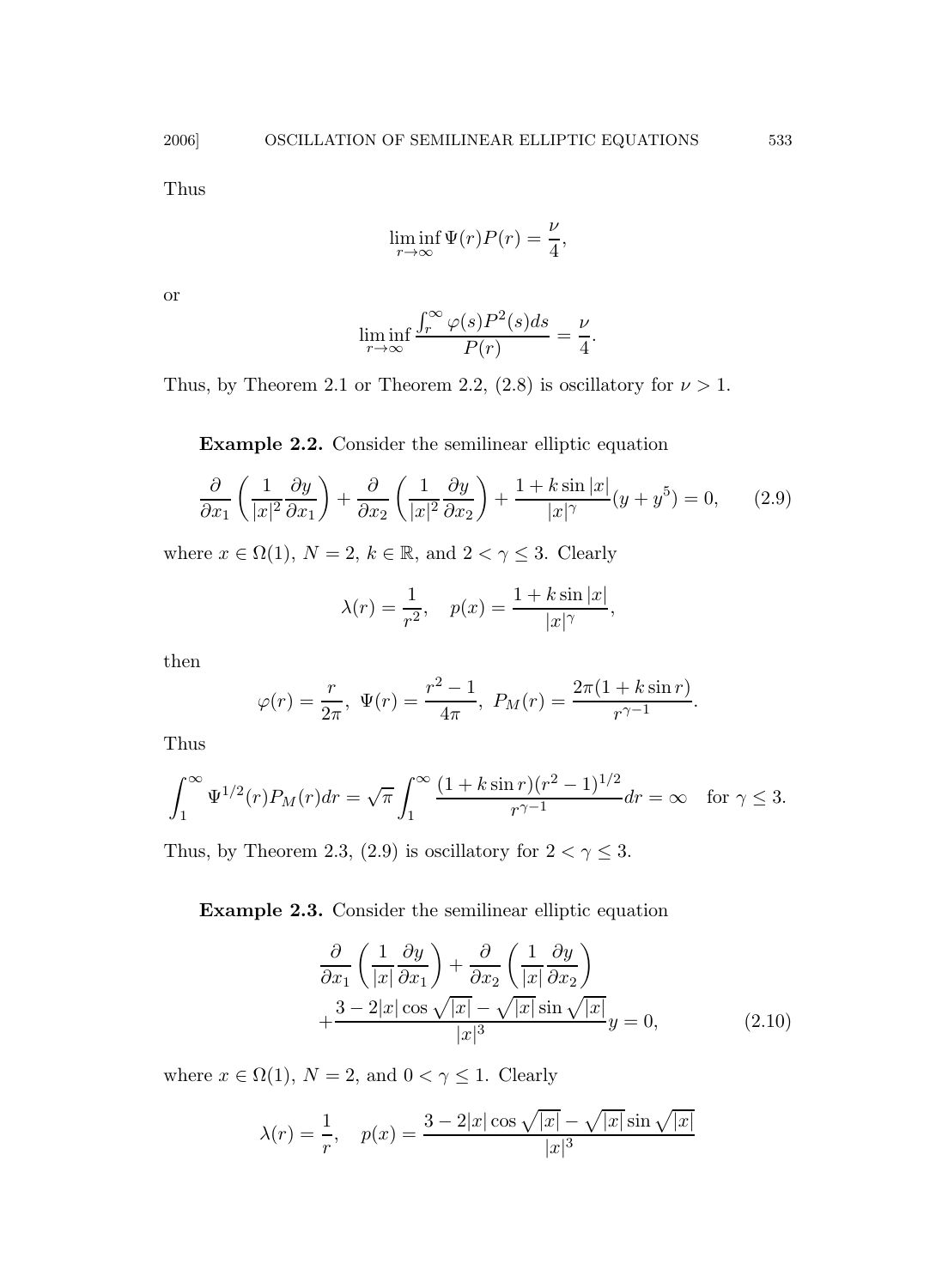then

$$
P(r) = \int_{\Omega(r)} p(x)dx = \frac{2\pi(3 - 2\cos\sqrt{r})}{r} \ge \frac{2\pi}{r},
$$
  
\n
$$
\Phi(r) = \int_1^r \exp\left[-\frac{4k}{\omega_N} \int_1^s \frac{\tau^{1-N}}{\lambda(\tau)} P(\tau) d\tau\right] ds
$$
  
\n
$$
\le \int_1^r \exp\left(-4 \int_1^s \frac{1}{\tau} d\tau\right) ds
$$
  
\n
$$
\le \int_1^r \frac{1}{s^4} ds < \infty \text{ as } r \to \infty,
$$

and

$$
\lim_{r \to \infty} \left[ \int_1^r P(s) ds \right] \left[ \int_1^r \frac{\lambda(s)}{s^{2-N}} ds \right]^{-1/2} \ge \lim_{r \to \infty} \left[ \int_1^r \frac{2\pi}{s} ds \right] \left[ \int_1^r \frac{1}{s} ds \right]^{-1/2}
$$

$$
= \lim_{r \to \infty} 2\pi \sqrt{\ln r} = \infty.
$$

Thus, by Corollary 2.1, (2.10) is oscillatory.

#### References

1. W. B. Fite, Concerning the zeros of the solutions of certain differential equations, Trans. Amer. Math. Soc., 19(1918), 341-352.

2. D. Gilbarg and N. S. Trudinger, Elliptic Partial Differential Equations of Second Order, Springer-Verlag, Now York. 1983.

3. P. Hartman, Ordinary Differential Equations, Wiley, Now York. 1982.

4. E. Hille, Nonoscillation theorems, Trans. Amer. Math. Soc., 64(1948), 234-252.

5. I. V. Kamenev, Oscillation of solution of a second order differential equation with an "integrally small" coefficient, Differencial'nye Uravnenija., 13(1977), 2141-2148. (In Russian)

6. I. V. Kamenev, An integral criterion for oscillation of linear differential equations, Math. Zamtki., 23 (1978), 249-251. (In Russian)

7. E. S. Noussair and C. A. Swanson, Oscillation of semilinear elliptic inequalities by Riccati transformation, Canad. J. Math., 32(4)(1980), 908-923.

8. C. A. Swanson, Comparison and Oscillatory Theory of Linear Differential Equations, Academic Press, New York. 1968.

9. C. A. Swanson, Semilinear second order elliptic oscillation, Cand. Math. Bull., 22(1979), 139-157.

10. Z. T. Xu, Oscillation of second order elliptic partial differential equations with a "weakly integrally small" coefficient, J. Systems Sci. Math. Sci., 18(4)(1998), 478-484. (In Chinese)